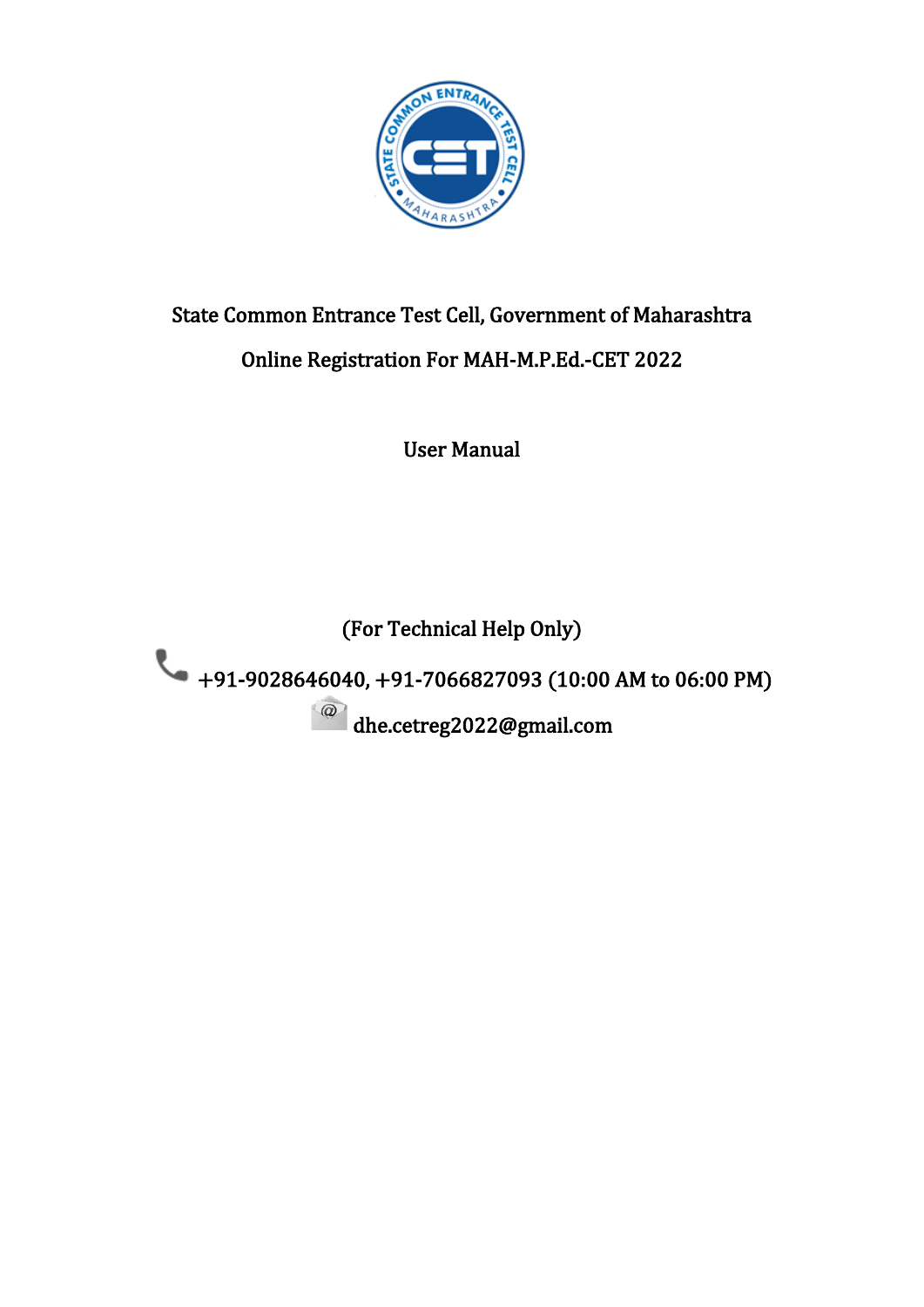# Index

| 1 | <b>Registration Details</b>                    |
|---|------------------------------------------------|
| 2 | Candidature Type and Other Reservation Details |
| 3 | <b>Qualification Details</b>                   |
| 4 | MAH-M.P.Ed.-CET Details                        |
| 5 | <b>Upload Photo and Signature</b>              |
| 6 | Upload Required Document for Proof of Identity |
| 7 | Preview and Validate Information               |
| 8 | Pay Registration Fee                           |
| 9 | <b>Print Application Form</b>                  |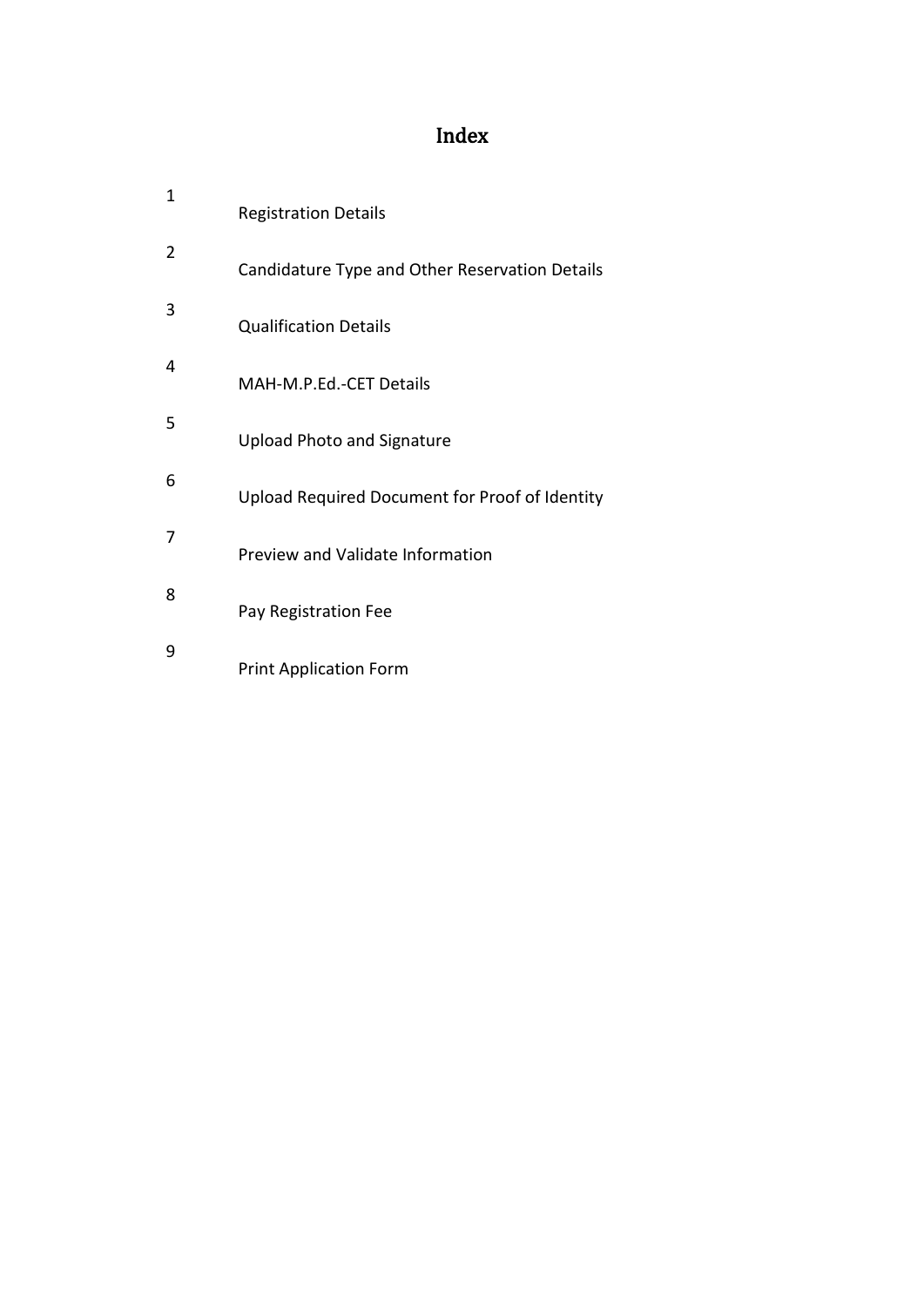#### New Registration

### Click on the New Registration button to fill the Application form.

| State Common Entrance Test Cell, Government of Maharashtra<br>\$<br>Online Registration For MAH-M.P.Ed.-CET 2022 |                  |                                                                                                                                                                                                            |                          | (For Technical Help Only)<br>L +91-9028646040, +91-7066827093 (10:00 AM to 06:00 PM)<br>dhe.cetreg2022@gmail.com |                           |                                |
|------------------------------------------------------------------------------------------------------------------|------------------|------------------------------------------------------------------------------------------------------------------------------------------------------------------------------------------------------------|--------------------------|------------------------------------------------------------------------------------------------------------------|---------------------------|--------------------------------|
| <b>Login Links</b>                                                                                               | Home             | <b>Important Dates And Schedule</b>                                                                                                                                                                        | <b>Important Notices</b> | <b>Downloads</b>                                                                                                 | <b>Contact Us</b>         |                                |
| Home                                                                                                             | <b>IMPORTANT</b> |                                                                                                                                                                                                            |                          |                                                                                                                  |                           |                                |
| Already Registered Candidate's<br>Login                                                                          |                  |                                                                                                                                                                                                            | <b>New Registration</b>  |                                                                                                                  | <b>Already Registered</b> |                                |
| Already Registered Candidate's<br>Login                                                                          |                  | <b>Ongoing Events</b>                                                                                                                                                                                      |                          |                                                                                                                  |                           | Click HERE for Entire Schedule |
|                                                                                                                  |                  |                                                                                                                                                                                                            | <b>Activity</b>          |                                                                                                                  |                           | <b>Schedule</b>                |
| Admin Login (For Official Use)                                                                                   |                  | Online Registration and Confirmation of Application Form for MAH-M.P.Ed.-CET 2022 Through Computer Connected to<br>Internet on the Website http://cetcell.mahacet.org/ or https://www.mahacet.org/cetcell/ |                          |                                                                                                                  |                           | To be announced later on       |
|                                                                                                                  |                  | <b>Important Notices</b>                                                                                                                                                                                   |                          | <b>News</b>                                                                                                      |                           |                                |

Pre-Requisite for MAH-M.P.Ed.-CET 2022 / एमएएच-एम.पी.एड.-सीईटी २०२२ परीक्षेसाठी पुर्वापीक्षेत अट



The Candidate is required to read the prerequisite conditions before applying for MAH-M.P.Ed.-CET 2022. Then click on the Check box to proceed Further.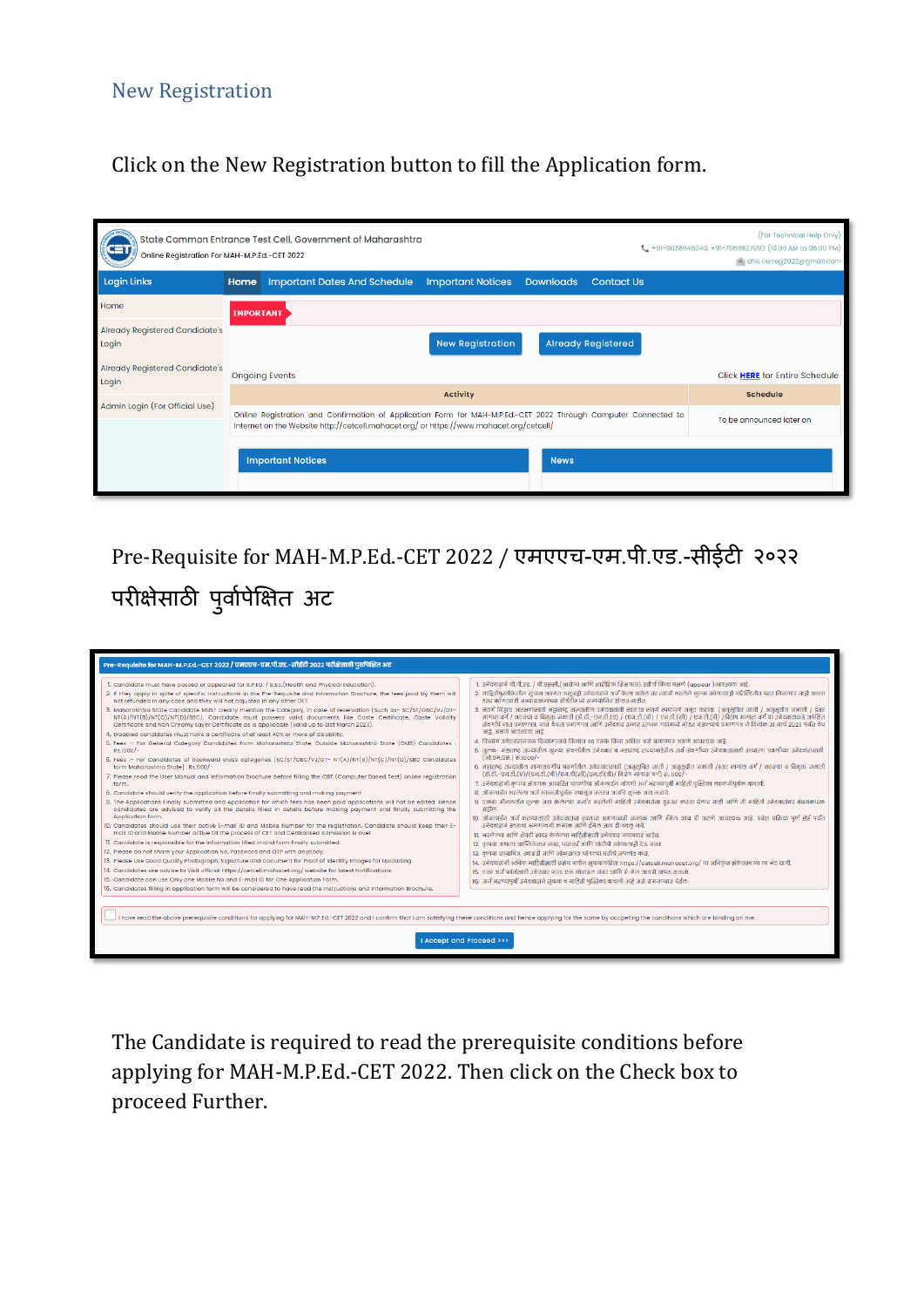#### Registration Details

Personal Details: fill in the details as filled below.

| <b>Registration Details</b>                                                           |                                                                                                                    |                                             |                         |
|---------------------------------------------------------------------------------------|--------------------------------------------------------------------------------------------------------------------|---------------------------------------------|-------------------------|
| <b>Personal Details</b>                                                               |                                                                                                                    |                                             |                         |
| Candidate's Full Name<br>उमेदवाराचे पूर्ण नाव                                         | RATHOD LAXMAN CHANDRASHEKHAR<br>(The Name filled in must match with SSC / HSC Equivalent Marks Memo / Certificate) |                                             |                         |
| Father's Name (First Name Only)<br>वडिलांचे नाव                                       | CHANDRASHEKHAR                                                                                                     | Mother's Name (First Name Only)<br>आईचे नाव | <b>SANGEETA</b>         |
| Gender<br>लिंग                                                                        | Male<br>$\checkmark$                                                                                               | Confirm Your Gender<br>लिंग पुष्टी करा      | Male<br>$\checkmark$    |
| Date Of Birth (DD/MM/YYYY)<br>जन्म तारीख ( दिनांक/महिना/वर्ष)                         | 15/10/1994                                                                                                         | Religion<br>.<br>धर्म                       | $\checkmark$<br>Hindu   |
| Region to which you belong?<br>उमेदवार कोणत्या भागाचा रहिवासी आहे?   <sup>Rural</sup> | $\checkmark$                                                                                                       | Mother Tongue<br>मातभाषा                    | Marathi<br>$\checkmark$ |
| Nationality<br>राष्ट्रीयत्व                                                           | $\checkmark$<br>Indian                                                                                             |                                             |                         |

Permanent Address: Enter details as shown below.

If the Permanent and correspondence address of the candidate is the same then, the candidate needs to select "Yes" otherwise manually fill in the details.

| <b>Permanent Address</b>                                                                                                                                                                                                                                                           |                                                         |                                        |                                                                |  |
|------------------------------------------------------------------------------------------------------------------------------------------------------------------------------------------------------------------------------------------------------------------------------------|---------------------------------------------------------|----------------------------------------|----------------------------------------------------------------|--|
| Address Line 1<br>पत्ता ओळ १                                                                                                                                                                                                                                                       |                                                         |                                        |                                                                |  |
| Address Line 2<br>पत्ता ओळ 2                                                                                                                                                                                                                                                       |                                                         |                                        | Note: Maximum allowed length for each row is 50<br>characters. |  |
| Address Line 3<br>पत्ता ओळ ३                                                                                                                                                                                                                                                       |                                                         |                                        |                                                                |  |
| State<br>राज्य                                                                                                                                                                                                                                                                     | $\check{ }$<br>-- Select State --                       | District<br>जिल्हा                     | $\checkmark$<br>-- Select District --                          |  |
| Taluka<br>तालक                                                                                                                                                                                                                                                                     | -- Select Taluka --<br>$\check{ }$                      | Village<br>जाव                         | -- Select Village --<br>$\checkmark$                           |  |
| <b>PIN Code</b><br>पिन कोड                                                                                                                                                                                                                                                         |                                                         | <b>Telephone No</b><br>दरध्वनी क्रमांक |                                                                |  |
| One Time Password (OTP) will be sent to the mobile number given below for activation of your login.<br>Kindly make sure that mobile number is correct. This mobile number will be used for all future communications.<br>Candidate can use one Mobile No for One Application Form. |                                                         |                                        |                                                                |  |
| Mobile No<br>भ्रमणध्वनी क्रमांक                                                                                                                                                                                                                                                    |                                                         | E-Mail ID<br>ई - मेल आयडी              |                                                                |  |
|                                                                                                                                                                                                                                                                                    | Is Address for Correspondence Same as Permanent Address | $\bigcap$ Yes<br>$\bigcap$ No          |                                                                |  |

#### Mobile Number and Email Address

One Time Password (OTP) will be sent to the mobile number given below for activation of your login. Kindly make sure that your mobile number is correct. This mobile number will be used for all future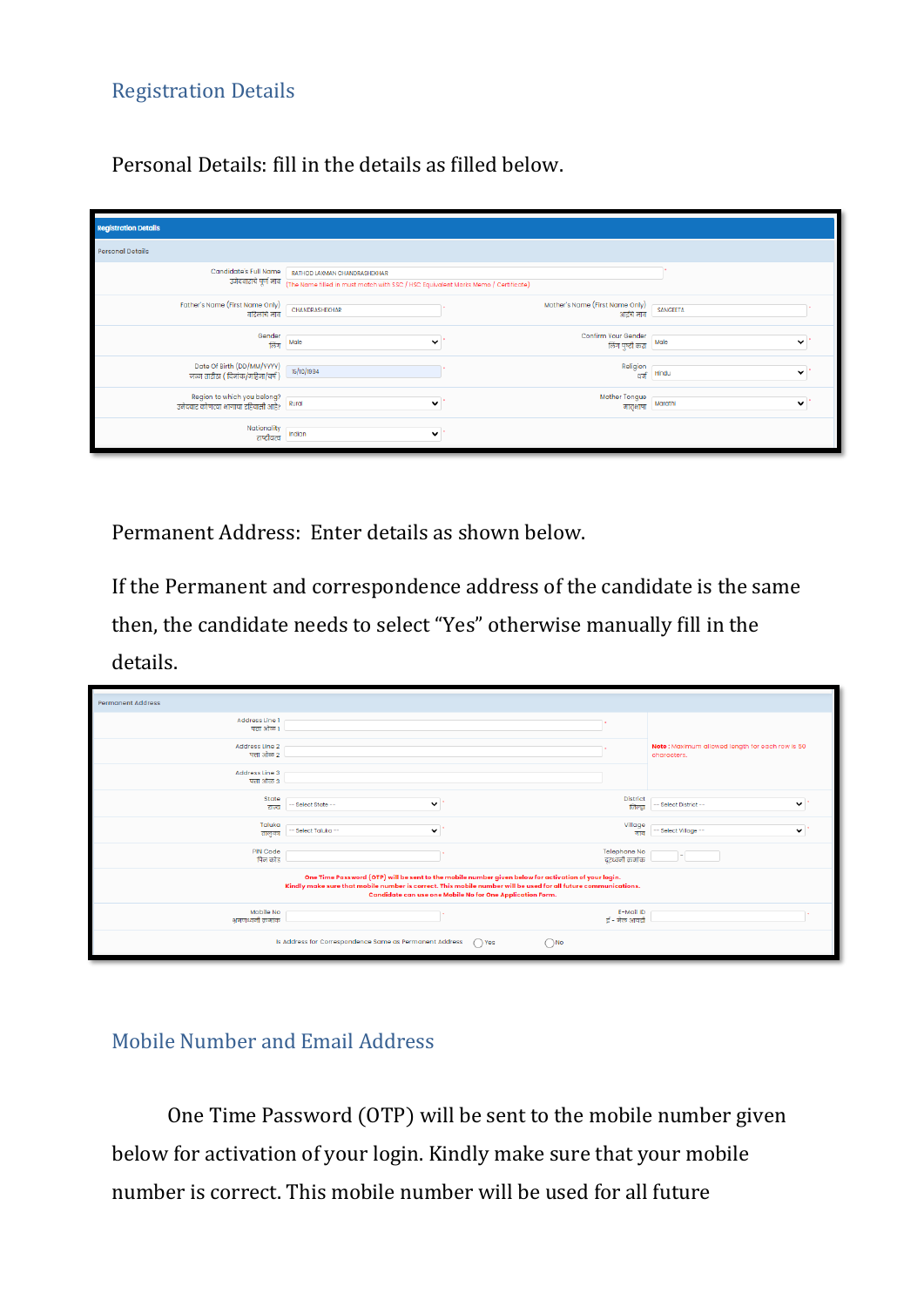communications. Candidates can use one Mobile No for One Application Form.

The candidate has to enter the mobile and Email. (Candidate can use Only one Mobile No and E-mail ID for One Application Form.)

| One Time Password (OTP) will be sent to the mobile number given below for activation of your login.<br>Kindly make sure that mobile number is correct. This mobile number will be used for all future communications.<br>Candidate can use one Mobile No for One Application Form. |            |  |                                          |  |  |
|------------------------------------------------------------------------------------------------------------------------------------------------------------------------------------------------------------------------------------------------------------------------------------|------------|--|------------------------------------------|--|--|
| Mobile No<br>भ्रमणध्वनी कमांक                                                                                                                                                                                                                                                      | 9156491083 |  | E-Mail ID<br>ई - मेल आयडी Test@gmail.com |  |  |

### Choose Password

Choose your Password as per the criteria shown in the text and enter the security Pin as shown. Click on the "Save and Proceed" button.

| <b>Choose Your Password</b><br>संकेतशब्द निवडा     |                      |
|----------------------------------------------------|----------------------|
| <b>Confirm Password</b><br>संकेतशब्दाची पुष्टी करा |                      |
| Enter Security Pin Given Below (Case Sensitive)    |                      |
|                                                    | Security Pin 3 T WWB |
| Save & Proceed >>>                                 |                      |

### Verify One Time Password

To generate an Application ID Candidate, need to verify his/her registered mobile number. State CET Cell will send you a One Time Password (OTP) on Your Registered Mobile Number which contains the Verification code. Candidates need to enter the Received Verification Code as it is.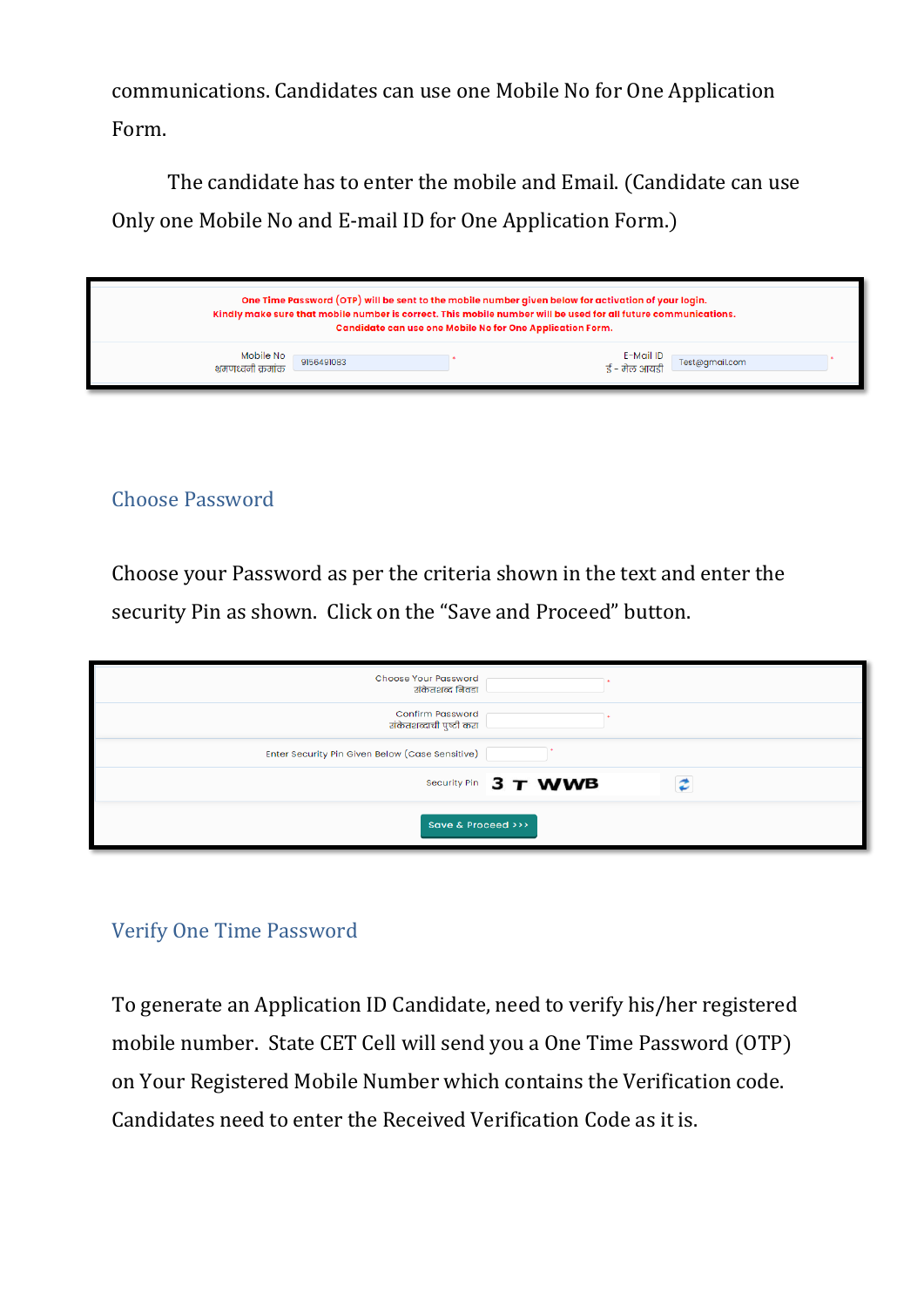| <b>Verify One Time Password</b>                                                                                                                                                                                                                                                                 |
|-------------------------------------------------------------------------------------------------------------------------------------------------------------------------------------------------------------------------------------------------------------------------------------------------|
| Instructions:<br>. State CET Cell will send you a One Time Password (OTP) on Your Registered Mobile Number to Verify Your Login<br>. After receiving One Time Password (OTP), Please Enter it.<br>. After Verification of One Time Password (OTP), You can Proceed to Complete Your Activities. |
| <b>Enter One Time Password</b>                                                                                                                                                                                                                                                                  |
| Resend in 26 Second<br>Verify OTP                                                                                                                                                                                                                                                               |

### Application ID

After Verification of OTP candidate will get System Generated Application No. As shown.

| <b>Instructions</b>                                                                                                                                                                                                                                                                                                                                                                                                                                                                                                                                                                                                                                                                                                                                                 |
|---------------------------------------------------------------------------------------------------------------------------------------------------------------------------------------------------------------------------------------------------------------------------------------------------------------------------------------------------------------------------------------------------------------------------------------------------------------------------------------------------------------------------------------------------------------------------------------------------------------------------------------------------------------------------------------------------------------------------------------------------------------------|
| Registered Successfully for MAH-M.P.Ed.-CET 2022                                                                                                                                                                                                                                                                                                                                                                                                                                                                                                                                                                                                                                                                                                                    |
| <b>Application No.: 227312786</b>                                                                                                                                                                                                                                                                                                                                                                                                                                                                                                                                                                                                                                                                                                                                   |
| <b>Important Instruction:</b><br>1. Please note down system generated Application No. and chosen Password for all future logins.<br>2. Candidate is advised not to disclose or share their password with anybody. CET Cell will not be responsible for violation or misuse of the password of a candidate.<br>3. Candidate can change his/her passwords after login, if desired.<br>4. Candidate should remember to log out at the end of their session so that the particulars of the candidate cannot be tampered or modified by unauthorized persons.<br>5. Candidate can reset Password using a verification code sent via text message (SMS) to Candidate's Registered Mobile No.<br>6. Application No. has been sent to Candidate's Registered Mobile Number. |
| <b>Proceed to Complete Application Form &gt;&gt;&gt;</b>                                                                                                                                                                                                                                                                                                                                                                                                                                                                                                                                                                                                                                                                                                            |

### Registered Candidates Sign In

Enter your Application No and Password to sign in to start filling out your application form.

| <b>Registered Candidates Sign In</b>                                          |                                                                                                                                                                                                                                                                                                                                                                                                                                                                                                                                                                                                                                                                                                                                                                                                                                       |  |  |  |
|-------------------------------------------------------------------------------|---------------------------------------------------------------------------------------------------------------------------------------------------------------------------------------------------------------------------------------------------------------------------------------------------------------------------------------------------------------------------------------------------------------------------------------------------------------------------------------------------------------------------------------------------------------------------------------------------------------------------------------------------------------------------------------------------------------------------------------------------------------------------------------------------------------------------------------|--|--|--|
| Application No. :<br>Password:<br>Sign In<br><b>Lean't access my account?</b> | Instructions:<br>1. The Candidate who is already registered should enter Application No. and Password.<br>2. Candidate should note down the Application No. and the Password in the diary and keep it in the safe custody.<br>3. In case candidate forgets his / her Application No. / Password, he / she can retrieve it by using 'I can't access my account ?'.<br>4. Candidate is advised NOT TO disclose or share their password with anybody. CET Cell will not be responsible for violation or misuse of the password of<br>a candidate by anybody.<br>5. Only Authorised and Bonafide users are legally allowed to proceed further.<br>6. Your IP Address and other information will be captured for security reasons by the system.<br>7. You are deemed to have read and accepted the instructions when you proceed further. |  |  |  |
|                                                                               |                                                                                                                                                                                                                                                                                                                                                                                                                                                                                                                                                                                                                                                                                                                                                                                                                                       |  |  |  |

Application Form Status/ Dashboard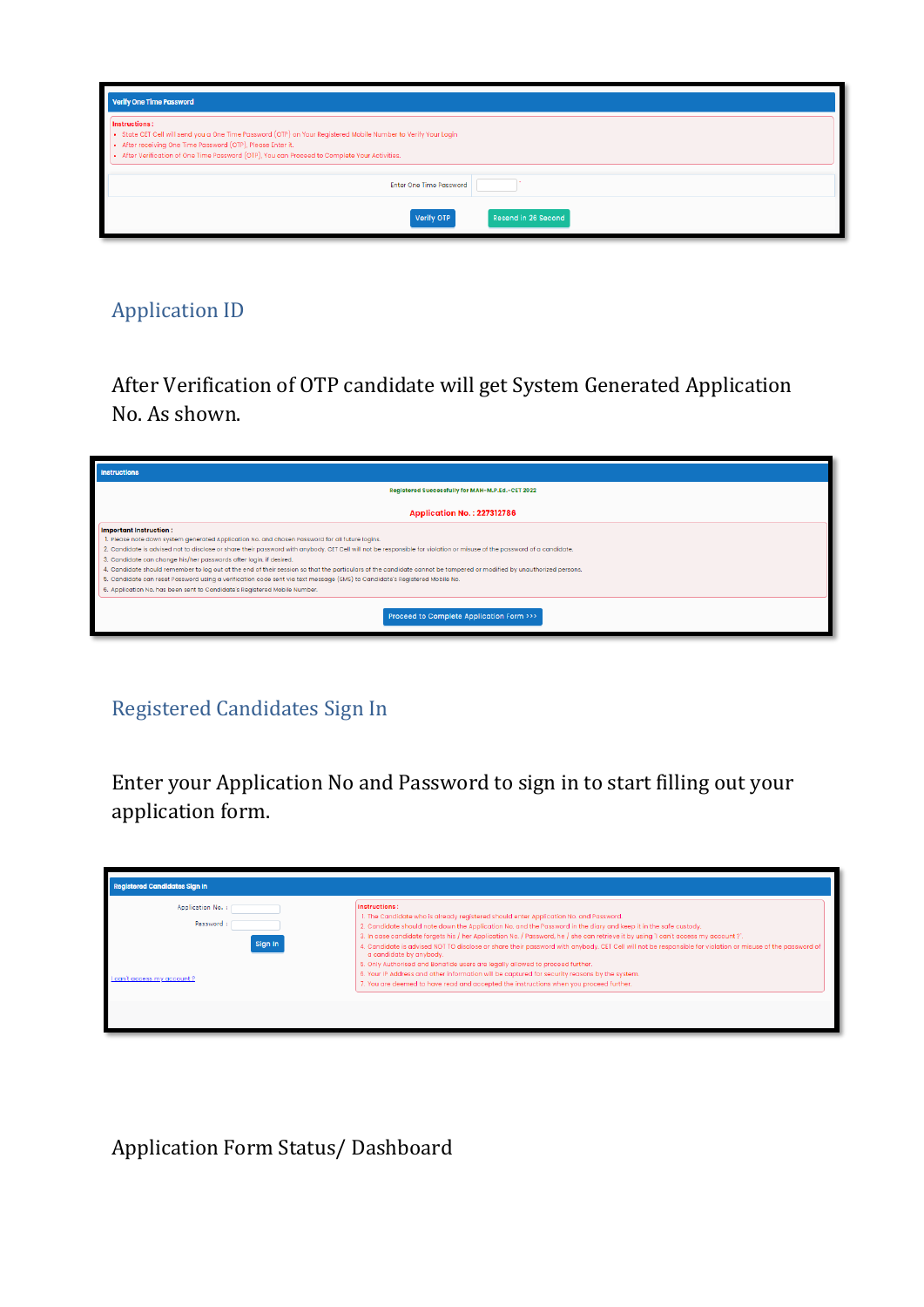Total 9 steps are required to complete the candidate to consider his/her application to confirm. Click on the "Incomplete" button to fill in the details.

| <b>Application Form Status</b> |                                                                            |               |  |  |  |
|--------------------------------|----------------------------------------------------------------------------|---------------|--|--|--|
|                                | Your Application Form is Incomplete. Please Fill-up the Form Step by Step. |               |  |  |  |
| Step ID                        | <b>Step Details</b>                                                        | <b>Status</b> |  |  |  |
| Step 1                         | <b>Registration Details</b>                                                | Complete      |  |  |  |
| Step 2                         | Candidature Type and Other Reservation Details                             | Incomplete    |  |  |  |
| Step 3                         | <b>Qualification Details</b>                                               | Incomplete    |  |  |  |
| Step 4                         | MAH-M.P.Ed.-CET Details                                                    | Incomplete    |  |  |  |
| Step 5                         | <b>Upload Photo and Signature</b>                                          | Incomplete    |  |  |  |
| Step 6                         | Upload Required Document for Proof of Identity                             | Incomplete    |  |  |  |
| Step 7                         | Preview and Validate Information                                           | Incomplete    |  |  |  |
| Step 8                         | Pay Registration Fee                                                       | Incomplete    |  |  |  |
| Step 9                         | <b>Print Application Form</b>                                              | Incomplete    |  |  |  |
|                                |                                                                            |               |  |  |  |

### Candidature Type and Other Reservation Details

(1) Maharashtra State Candidature. -

Types of Maharashtra state Candidature: -

The candidate who have completed his/her Qualifying Examination (Graduation /

Equivalent Exam. ) from the Recognized Institution from the State of Maharashtra or

Candidate passing equivalent Examination (Degree and Diploma) from the recognised

University of India or Outside or from the Board or equivalent, constituted or

recognized by the Union or by the State Government which is in Maharashtra –

and

(Type-A) A candidate who is Domicile of Maharashtra or Born in Maharashtra,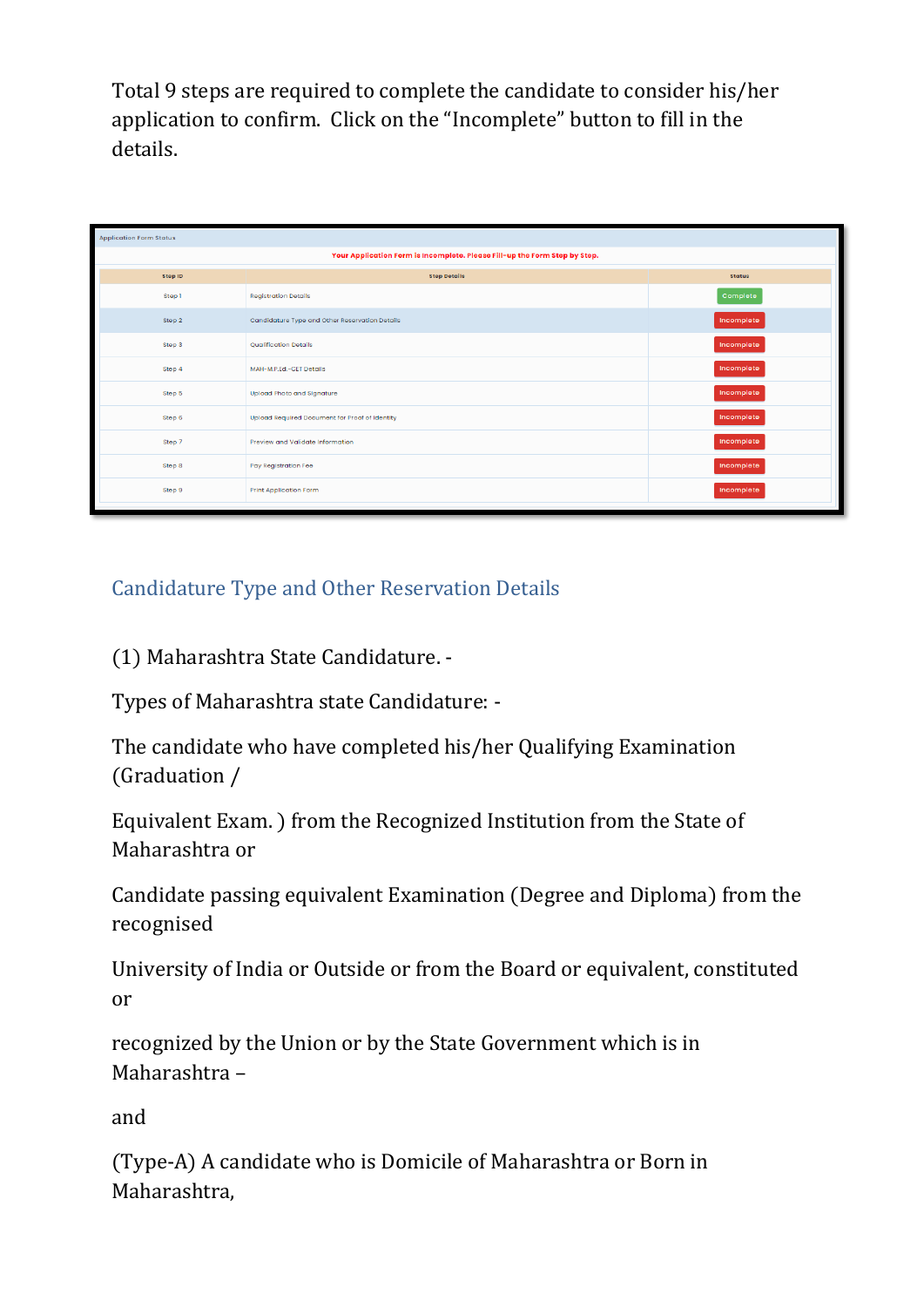OR (Type-B) The Father or Mother of the Candidate is Domiciled in the State of Maharashtra,

OR (Type-C) The Father or Mother of the Candidate is an employee of the Government of India or Government of India Undertaking who is posted and reported to duty in Maharashtra State before the last date for submitting the Application Form for CAP,

OR (Type-D) the Father or Mother of the Candidate is an Employee of the Government of Maharashtra or Government of Maharashtra Undertaking,

OR (Type-E) The Candidates passing Graduation / Equivalent Examination from a recognized institution from a disputed Maharashtra Karnataka Border Area and whose Mother tongue is Marathi.

| Candidature Type and Other Reservation Details |                                                                                                                                                                                                                                                             |  |  |
|------------------------------------------------|-------------------------------------------------------------------------------------------------------------------------------------------------------------------------------------------------------------------------------------------------------------|--|--|
|                                                |                                                                                                                                                                                                                                                             |  |  |
| Maharashtra - Type A<br>$\checkmark$           |                                                                                                                                                                                                                                                             |  |  |
|                                                |                                                                                                                                                                                                                                                             |  |  |
|                                                |                                                                                                                                                                                                                                                             |  |  |
|                                                |                                                                                                                                                                                                                                                             |  |  |
| Maharashtra - Type C                           |                                                                                                                                                                                                                                                             |  |  |
|                                                |                                                                                                                                                                                                                                                             |  |  |
| Maharashtra - Type E                           |                                                                                                                                                                                                                                                             |  |  |
|                                                | in) OR The Candidate who is Born in Maharashtra. (Candidate should have a Birth                                                                                                                                                                             |  |  |
| J & K Migrant                                  |                                                                                                                                                                                                                                                             |  |  |
|                                                | -- Select Candidature Type --<br>Candidature Type: Ma Maharashtra - Type A<br>Maharashtra - Type B<br>ANI Maharashtra - Type D<br>(ii) The Candidate who is Domicile of Maharashtra. (Candidate should have Domicile Certificate from the State of Mahi OMS |  |  |

### Category Details

Only Maharashtra Candidates are asked to give information of category. Select your caste based on your caste respective required document list will be displayed. Where you need to provide the status of respective documents.

| <b>Category Details</b>                                                                                                            |                                                       |
|------------------------------------------------------------------------------------------------------------------------------------|-------------------------------------------------------|
| <b>Category of Candidate</b><br>आपला जात संवर्ग निवडा                                                                              | $NT1(NT-B)$<br>$\checkmark$<br>-- Select Category --  |
| Select Caste to Which You Belong<br>आपल्या जातीचे नाव निवडा                                                                        | Open<br>$\checkmark$<br><b>SC</b><br><b>ST</b>        |
| Do you possess Caste Certificate<br>आपल्याकडे जात प्रमाणपत्र आहे का?                                                               | DT/VJ<br>$NT1(NT-B)$<br>$\checkmark$<br>$NT 2 (NT-C)$ |
| Do you possess Caste / Tribe Validity Certificate<br>जात / जमात वेधता प्रमाणपत्राची स्थिती निवडा                                   | $NT 3 (NT-D)$<br>v<br>OBC<br><b>SBC</b>               |
| Do you have Non Creamy Layer Certificate valid up to 31 March 2023?<br>उन्नत / प्रगत गटात मोडत असलेल्या प्रमाणपत्राची स्थिती निवडा | $\checkmark$<br>$-$ Select $-$                        |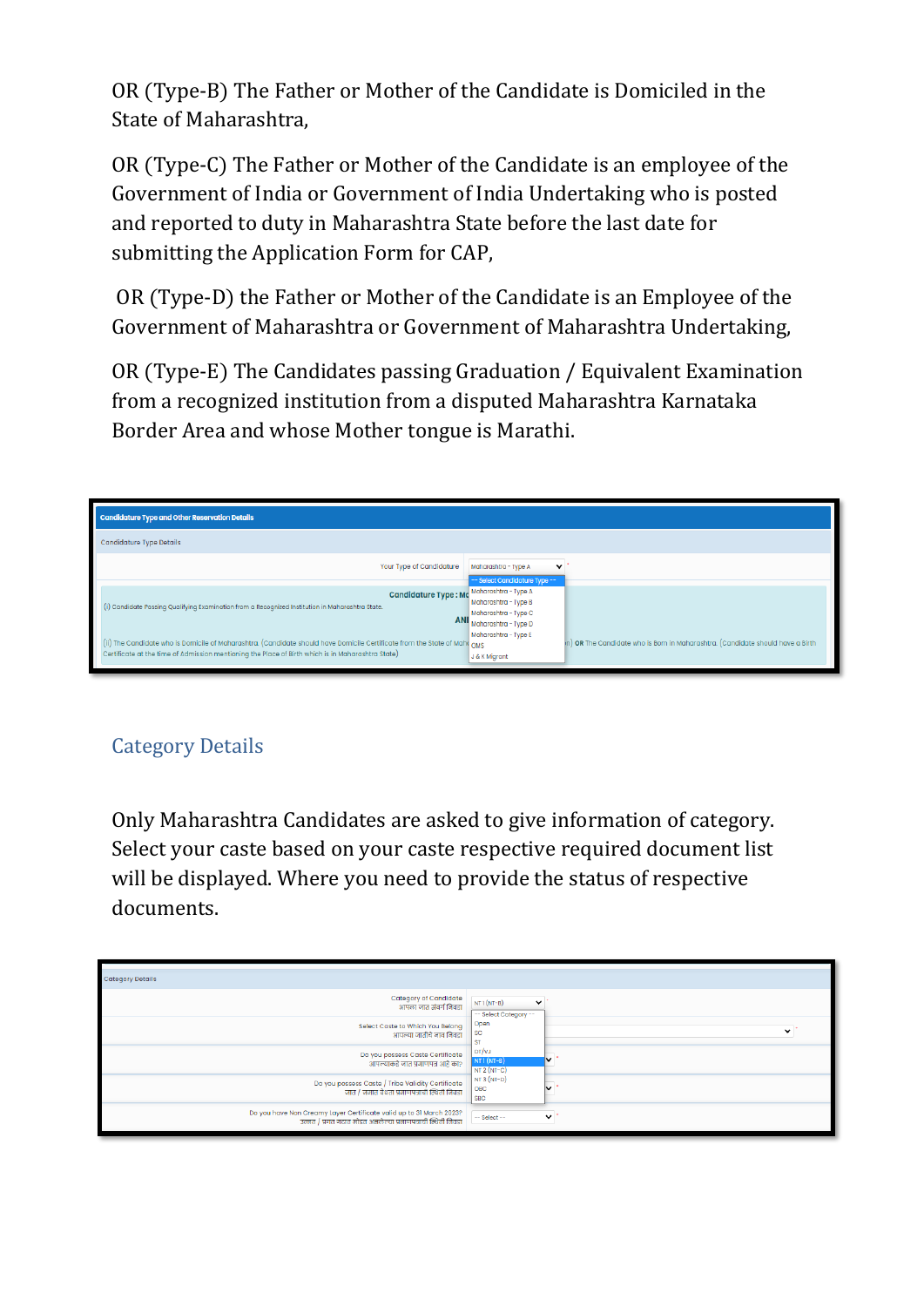Available: If the candidate possesses the original copy of the document, then he/she can select document status as" Available".

Applied but Not Received

 If the Candidate is applied to get the original document in such a case, then he/she can select document status as" Applied but Not Received" and fill in the details.

### Not Applied

If the candidate does not possess the original document or applied to get the original copy in such case, he/she can select document status as "Not Applied"

| <b>Category Details</b>                                                                          |                                                      |
|--------------------------------------------------------------------------------------------------|------------------------------------------------------|
| <b>Category of Candidate</b>                                                                     | $NT1(NT-B)$                                          |
| आपला जात संवर्ग निवडा                                                                            | $\checkmark$                                         |
| Select Caste to Which You Belong                                                                 | -- Select Caste --                                   |
| आपल्या जातीचे नाव निवडा                                                                          | $\check{ }$                                          |
| Do you possess Caste Certificate<br>आपल्याकडे जात प्रमाणपत्र आहे का?                             | $-$ Select $-$<br>$\check{ }$<br>$--$ Select $--$    |
| Do you possess Caste / Tribe Validity Certificate<br>जात / जमात वेधता प्रमाणपत्राची स्थिती निवडा | Available<br>Applied but Not Received<br>Not Applied |
| Do you have Non Creamy Layer Certificate valid up to 31 March 2023?                              | $\checkmark$                                         |
| उन्नत / प्रगत गटात मोडत असलेल्या प्रमाणपत्राची स्थिती निवडा                                      | $-$ Select $-$                                       |

### Minority Details

IF a candidate belongs to any minority, then select "Yes" otherwise Select "No".

| <b>Minority Details</b>               | --                                              |
|---------------------------------------|-------------------------------------------------|
|                                       |                                                 |
| Do You belongs to Minority Category ? | ● Yes<br>$\bigcap$ No                           |
| Linguistic Minority                   | -- Select Linguistic Minority --<br>$\check{ }$ |
| Religious Minority                    | - Select Religious Minority --<br>$\checkmark$  |
|                                       |                                                 |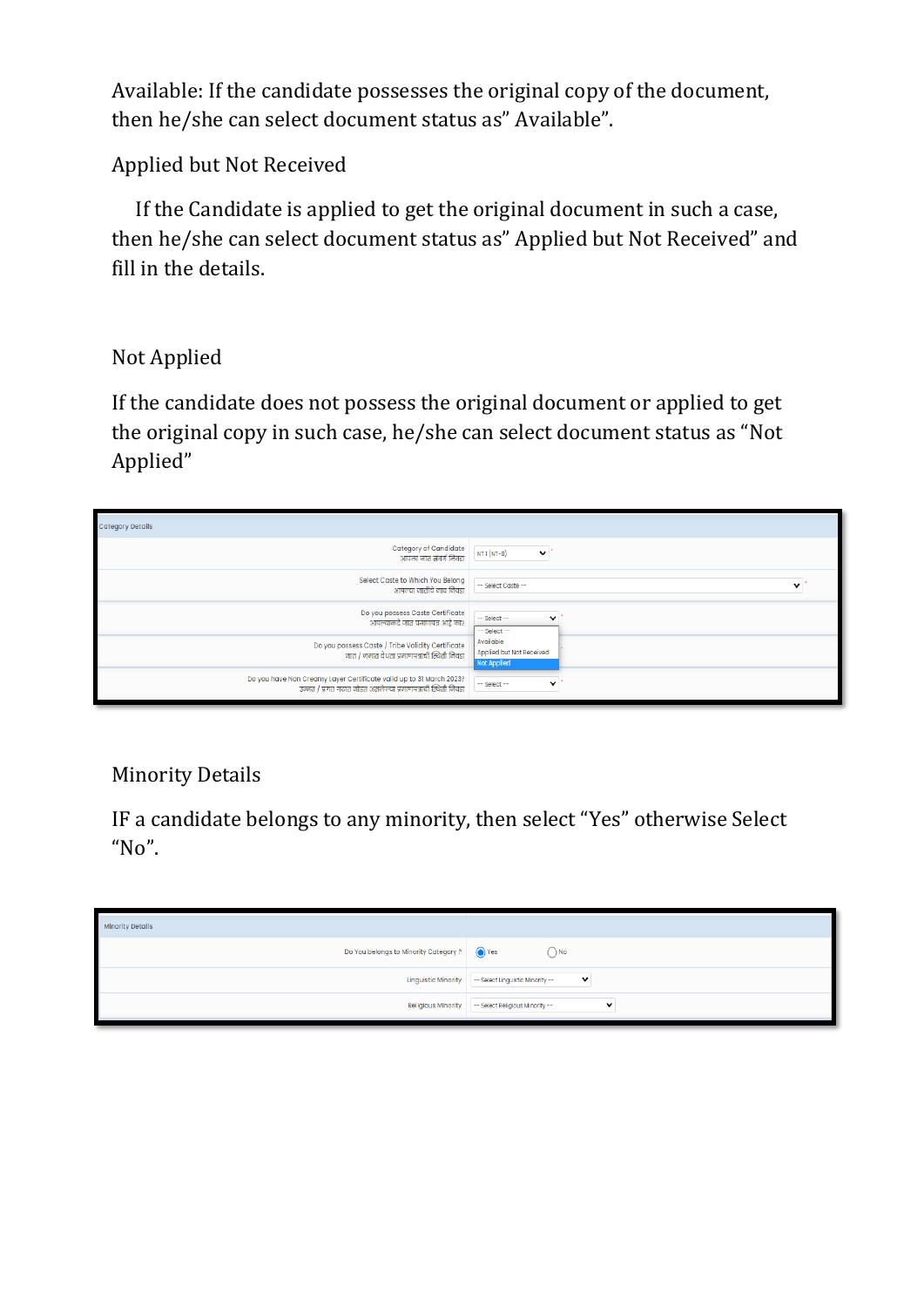# Eligibility Qualification Details

The candidate should be an Indian National and should have passed Bachelor's Degree in Physical Education (B.P.Ed.) or equivalent with at least 50% of Marks (Minimum 45% marks in case of Backward Class Categories belonging only to Maharashtra State)

OR The candidate should have passed Bachelor's Degree of Science (B.Sc.) in Health and Physical Education with atleast 50% marks (Minimum 45% marks in case of Backward Class Categories belonging only to Maharashtra State) .

OR. Candidates who are appearing for the Qualifying Examination in the academic year 2020-2021 are also eligible to apply for CET / Entrance Examination. Such candidates will become eligible for admission only if they produce Marks Memo/ Degree Certificate of the Qualifying Examination and fulfill the eligibility criteria mentioned above while filling in the Admission Form in the Centralized Admission Process (CAP) after qualifying the M.P.Ed. CET Examination 2022.

| <b>Eligibility Qualification Details</b> |                                                                                    |
|------------------------------------------|------------------------------------------------------------------------------------|
| <b>Eligibility Qualification</b>         | -- Select Eligibility Qualification -- V<br>-- Select Eligibility Qualification -- |
|                                          | B.P.Ed.<br>Save & Pro(B.Sc. (Health & Physical Education)                          |

Click on "Save and Proceed" for Next Step.

# Qualification Details

To add qualification details candidates are required to click on the "Add Qualification" Button and Ass "SSC", HSC and B.P.Ed or Physical Education courses " details and click on the "Save and Next" button.

| <b>Qualification Details</b>         |                          |  |  |
|--------------------------------------|--------------------------|--|--|
| Qualification *: SSC<br>$\checkmark$ | <b>Add Qualification</b> |  |  |
| No Records Found                     |                          |  |  |
| Save & Next                          |                          |  |  |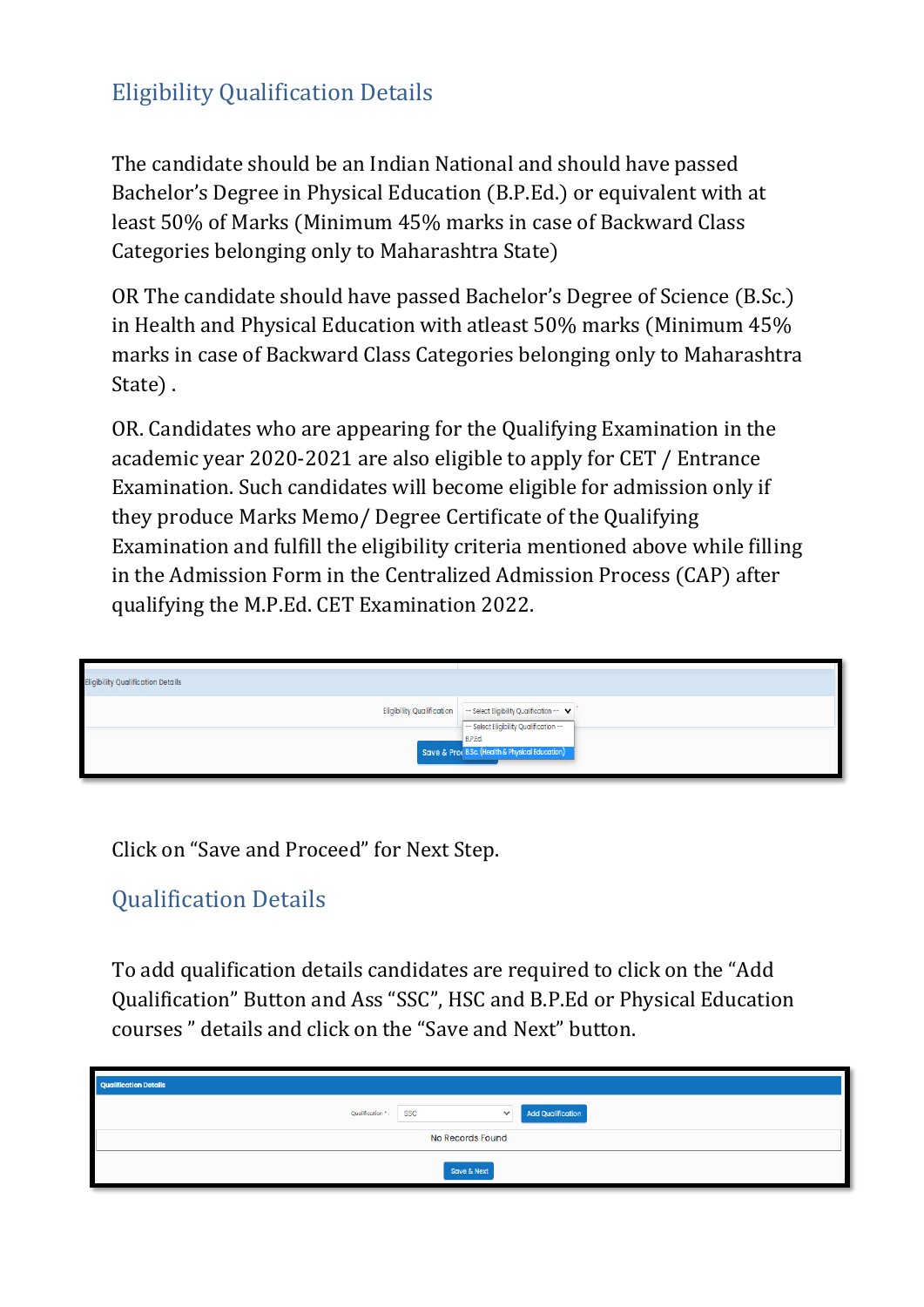|                | <b>Qualification Details</b>                                                                                                                                                                   |                |                                                                           |            |             |                           |  |  |
|----------------|------------------------------------------------------------------------------------------------------------------------------------------------------------------------------------------------|----------------|---------------------------------------------------------------------------|------------|-------------|---------------------------|--|--|
|                | <b>Add Qualification</b><br>Physical Education Courses V<br>Qualification *:                                                                                                                   |                |                                                                           |            |             |                           |  |  |
| Action         | Qualification                                                                                                                                                                                  | Specialization | <b>Board / University</b>                                                 | Percentage | Class       | <b>Passing Month-Year</b> |  |  |
| Ø1             | <b>SSC</b>                                                                                                                                                                                     | $\sim$         | Maharashtra State Board of Secondary and Higher Secondary Education, Pune | 80.00      | Distinction | <b>July-2009</b>          |  |  |
| ØŤ             | <b>HSC</b><br>Science<br>Maharashtra State Board of Secondary and Higher Secondary Education, Pune<br>80.00<br>Distinction                                                                     |                |                                                                           |            |             | August-2015               |  |  |
| $\blacksquare$ | Physical Education<br>Courses (B.Sc. (Health &<br>B.Sc. (Health & Physical Education)<br><b>APPEARING</b><br><b>APPEARING</b><br>Bharati Vidyapeeth, Pune<br>APPEARING<br>Physical Education)) |                |                                                                           |            |             |                           |  |  |
| Save & Next    |                                                                                                                                                                                                |                |                                                                           |            |             |                           |  |  |

### MAH-M.P.Ed.-CET 2022 Examination Details

Candidates need to select at least 3 different nearby exam canters from the given list.

| MAH-M.P.Ed.-CET 2022 Examination Details                                                                                                                                                                                                |                         |  |  |  |
|-----------------------------------------------------------------------------------------------------------------------------------------------------------------------------------------------------------------------------------------|-------------------------|--|--|--|
| Specify Preferences for MAH-M.P.Ed.-CET 2022 Examination Center                                                                                                                                                                         |                         |  |  |  |
| Note:<br>1. Candidate to note centers given in the options may not be available if the Infrastructure is not available for conducting computer based Test. In such case the candidate will be shifted to the centre of the next choice. |                         |  |  |  |
| Select Examination Center at Preference Number 1<br>-- Select District -- V                                                                                                                                                             |                         |  |  |  |
| Select Examination Center at Preference Number 2                                                                                                                                                                                        | -- Select District -- V |  |  |  |
| Select Examination Center at Preference Number 3                                                                                                                                                                                        | -- Select District -- V |  |  |  |
| Save & Proceed >>>                                                                                                                                                                                                                      |                         |  |  |  |

# Upload Photograph & Signature

To upload photo and signature click on Select Upload Type to choose upload type.

| Select Upload Type : Photograph ♥<br>$--Select--$  |                          |                         |                     |   |                        |  |
|----------------------------------------------------|--------------------------|-------------------------|---------------------|---|------------------------|--|
| Photograph<br>Photograph<br>Signature<br>छायाचित्र | $\triangleright$<br>Open | $\overline{\mathbf{a}}$ | $\sum_{\text{Red}}$ | 푡 | $\sum_{\text{Upload}}$ |  |
| Signature<br>स्वाक्षरी                             |                          |                         |                     |   |                        |  |

Candidates can upload the Saved photo or take Photo using a Mobile or Inbuild Camera. To upload a photo (Saved filed) click on the Open button to upload. Select the photo or Signature.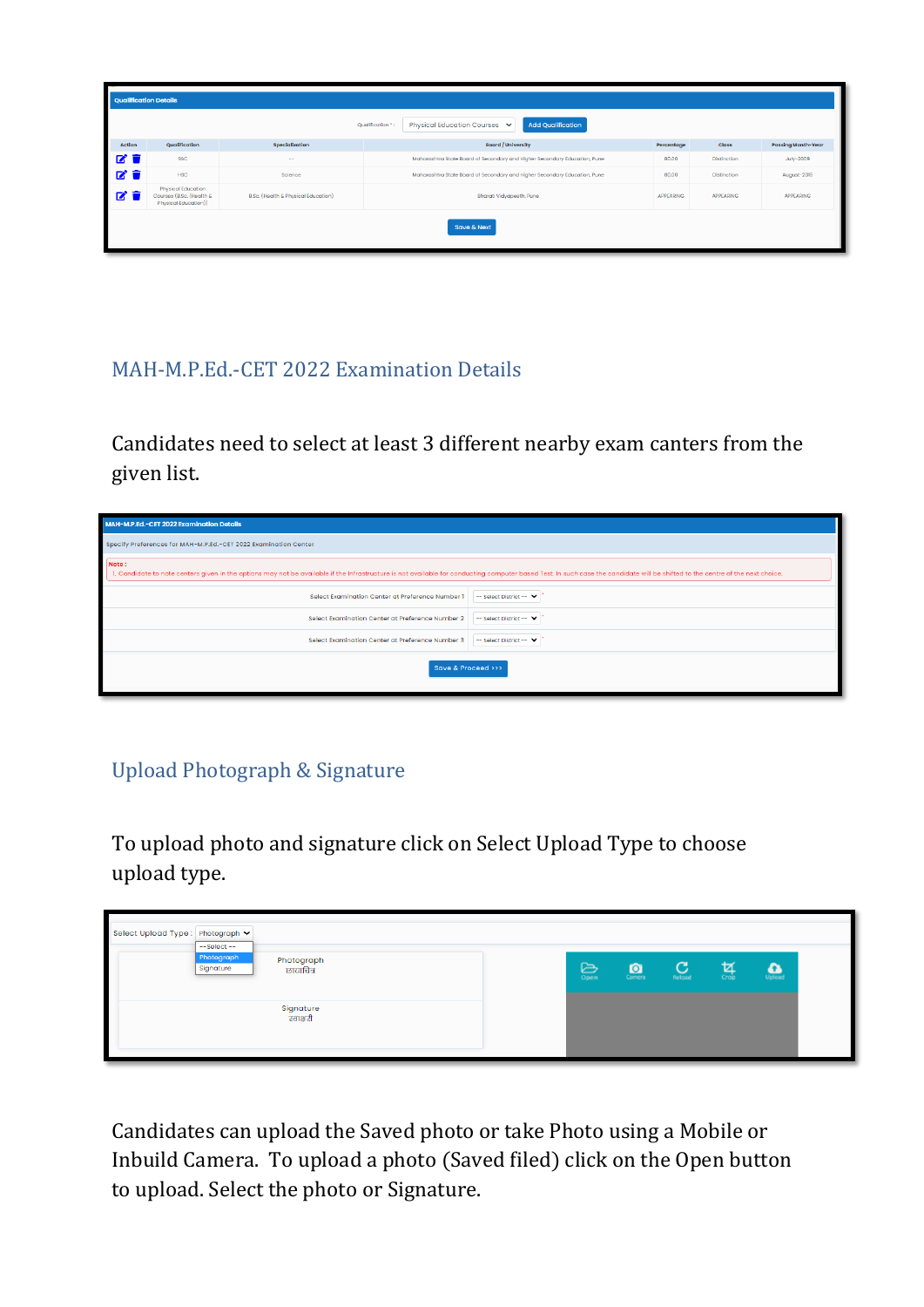

Similarly, the Candidate needs to change the upload type and navigate the signature and upload.

Upload Required Document for Proof of Identity

The Candidates must remember that Ration Card and Learner's Driving License is not valid ID proof for the Examination and Soft Copies and Colour Xerox of the Identity Cards mentioned above are not allowed. The Candidates bringing photocopies and soft copies of the identity card will not be allowed for the Examination.

Select the Identity proof type and upload the document and click on "Save and Procced" button for next step.

|                                                                                                                                                                                                                                                                                                                                                                                   | <b>Upload Required Document for Proof of Identity</b>            |        |      |      |  |  |  |  |
|-----------------------------------------------------------------------------------------------------------------------------------------------------------------------------------------------------------------------------------------------------------------------------------------------------------------------------------------------------------------------------------|------------------------------------------------------------------|--------|------|------|--|--|--|--|
| Instructions:<br>. Please Use Latest Version Of Google Chrome or Mozilla Firefox To Upload Documents.<br>· File Types Allowed: pdf, jpg, jpeg, png.<br>• Maximum File Size Allowed: 500 KB.<br>. Upload any One Document from the list displayed bellow for the Proof of Identity.<br>- Carry the Copy of Uploaded Document at the time of Examination for the Proof of Identity. |                                                                  |        |      |      |  |  |  |  |
|                                                                                                                                                                                                                                                                                                                                                                                   | Select Document which you are uploading PAN Card<br>$\checkmark$ |        |      |      |  |  |  |  |
| Sr. No.                                                                                                                                                                                                                                                                                                                                                                           | Document Name                                                    | Upload | View | Edit |  |  |  |  |
|                                                                                                                                                                                                                                                                                                                                                                                   | PAN Card<br>T                                                    |        |      |      |  |  |  |  |
|                                                                                                                                                                                                                                                                                                                                                                                   | Save & Proceed >>>                                               |        |      |      |  |  |  |  |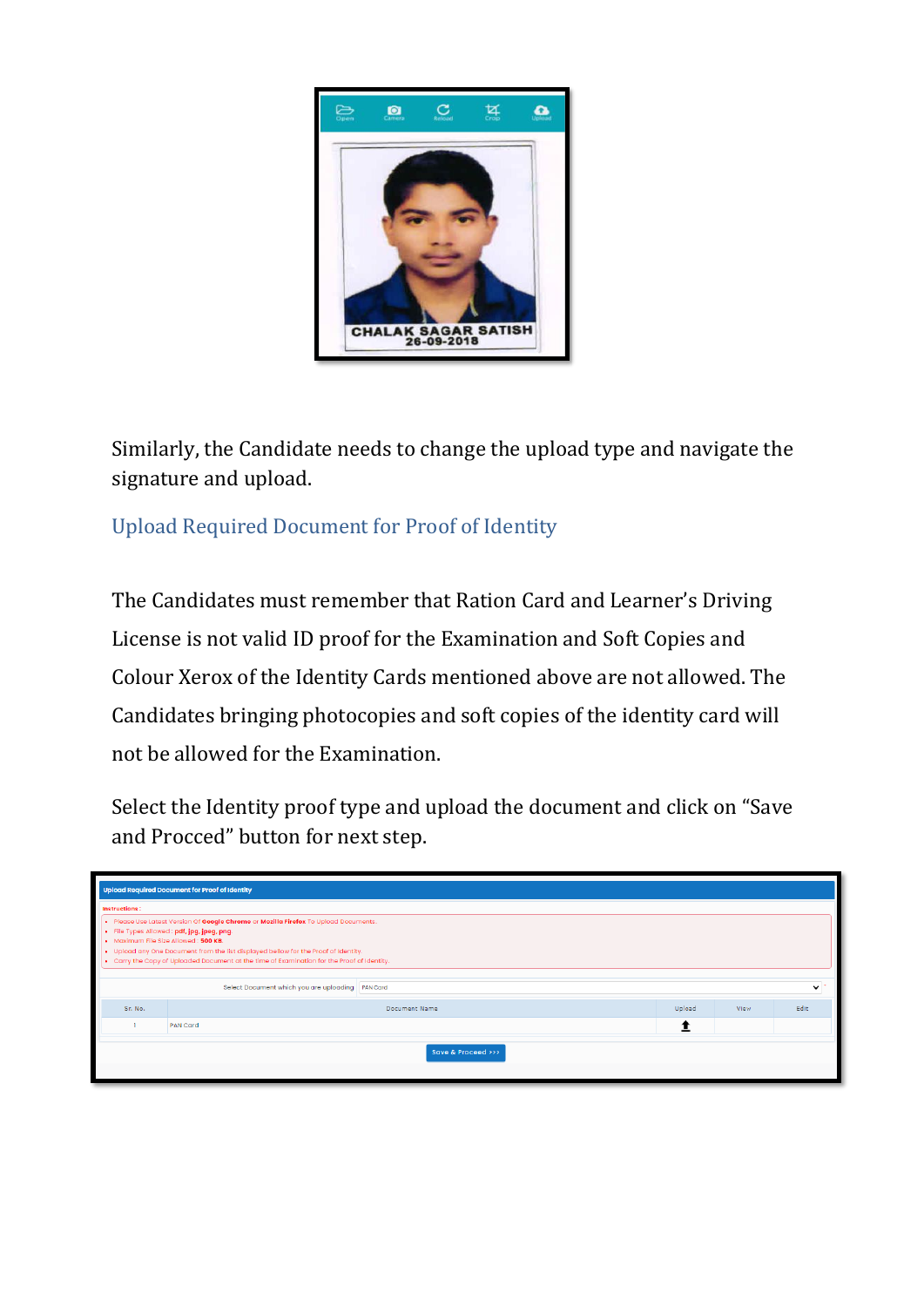#### Preview and Validate Application Form

In this, the candidate needs to validate the entered information before proceeding towards final submissions.

If the candidate wants to change the information, then he/she should click on the Edit button as highlighted below

| <b>Preview and Validate Application Form</b>        |                                                    |                        |  |  |  |
|-----------------------------------------------------|----------------------------------------------------|------------------------|--|--|--|
| Application No.: 227312786                          |                                                    |                        |  |  |  |
| Registration Details <b>A</b> <- Click Here to Edit |                                                    |                        |  |  |  |
|                                                     | Candidate's Full Name RATHOD LAXMAN CHANDRASHEKHAR |                        |  |  |  |
|                                                     | Father's Name CHANDRASHEKHAR                       | Mother's Name SANGEETA |  |  |  |
|                                                     | Date of Birth 15/10/1994<br>Gender Male            |                        |  |  |  |
|                                                     | Religion Hindu<br><b>Region Rural</b>              |                        |  |  |  |
| Nationality Indian<br>Mother Tonque   Marathi       |                                                    |                        |  |  |  |

After Validation, if all the details filled in by the candidate are correct and final then the candidate should click on the "Proceed for Payment" button as shown below, for payment.

| Document Uploaded <b>W</b> <- Click Here to Edit |          |                      |  |  |
|--------------------------------------------------|----------|----------------------|--|--|
| Sr. No.                                          |          | <b>Document Name</b> |  |  |
|                                                  | PAN Card |                      |  |  |
| Proceed for Payment >>>                          |          |                      |  |  |

#### Self-Confirmation

To proceed towards payment, click on "Yes" as shown below.

| Self Confirmation                                                                                                                                                                                      |  |
|--------------------------------------------------------------------------------------------------------------------------------------------------------------------------------------------------------|--|
| Note : Please check the details filled in the Application Form carefully before making the Payment. After making Payment, you will not be able to make any<br>Changes in the Application Form Details. |  |
| Are you sure to Proceed to Payment ?                                                                                                                                                                   |  |
| <b>No</b><br>Yes                                                                                                                                                                                       |  |